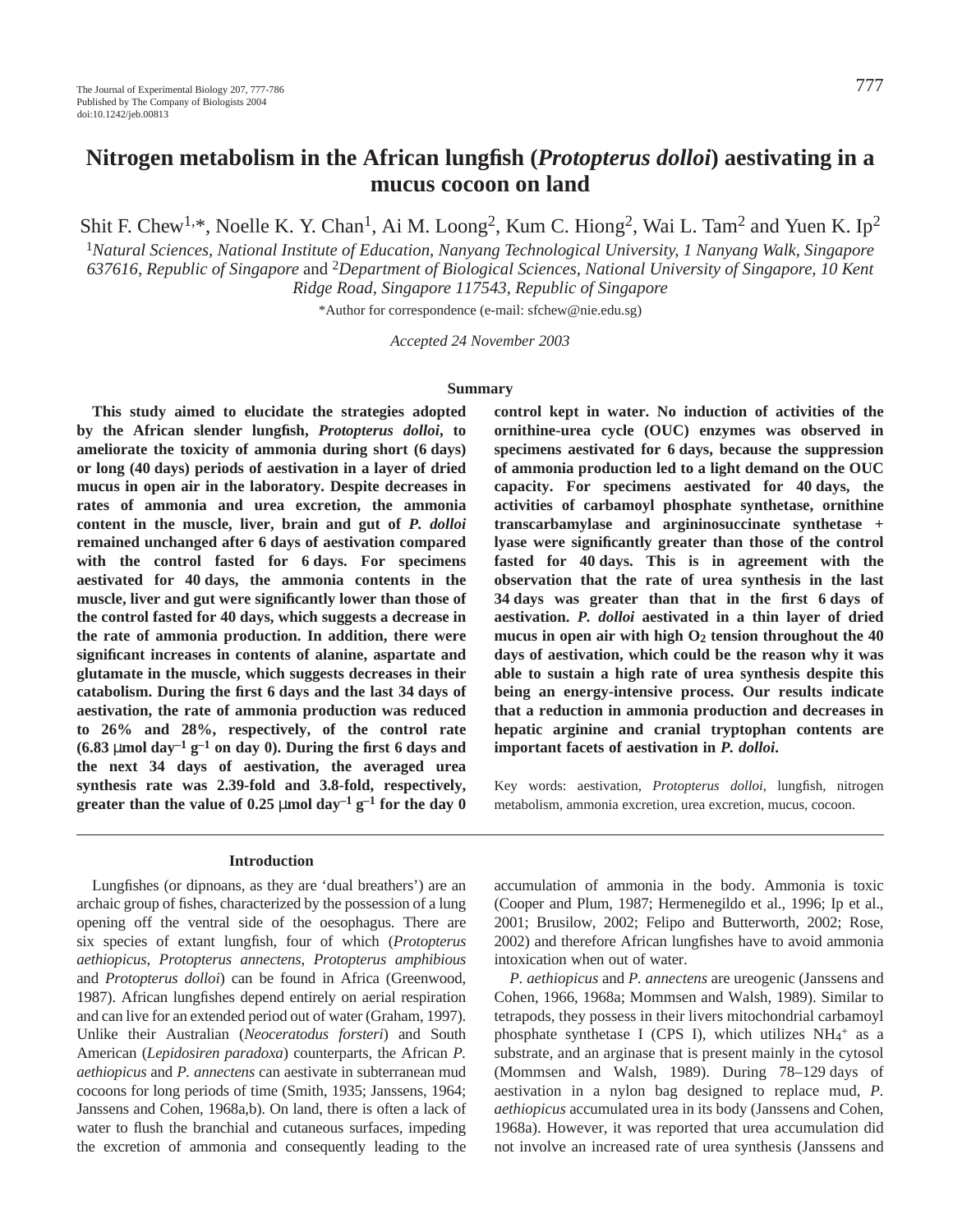Cohen, 1968a), even though the animals appeared to be in continuous gluconeogenesis throughout aestivation (Janssens and Cohen, 1968b). It was proposed that *P. aethiopicus* could undergo a profound suppression of ammonia production under such conditions (Janssens and Cohen, 1968a). However, it is difficult to envisage that the suppression of ammonia production would occur instantly when the fish was out of water. During the initial phase of aerial exposure, before the onset of a reduction in the rate of ammonia production, the rate of urea synthesis ought to be increased to detoxify the ammonia that is produced at a normal (or slightly subnormal) rate and retained within the body. To date, no such information is available on African lungfishes.

It is important to point out that Janssens and Cohen (1968a; their table 3) also measured the rates of incorporation of  $[$ <sup>14</sup>C]bicarbonate into urea during a 60h period at the very end of a long period (78–129 days) of fasting or aestivation in *P. aethiopicus* and obtained comparable results between these two groups of specimens. These results were regarded as important

evidence in support of the conclusion on the lack of an increase in the rate of urea synthesis in aestivating *P. aethiopicus*. However, later findings have identified two problems with such a conclusion. Firstly, decreases in metabolic rate in African lungfishes can actually be achieved through progressive starvation and emaciation (Fishman et al., 1987). Secondly, the lack of increased urea synthesis in specimens undergoing prolonged aestivation does not necessarily imply that an increased rate of urea synthesis would not occur during the initial period of (or short-term) aestivation.

Found in Central Africa in the lower and middle Congo River basins is the slender lungfish, *P. dolloi*, which can aestivate on land within a layer of dried mucus (Brien, 1959; Poll, 1961) instead of inside a cocoon in the mud like *P. aethiopicus* and *P. annectens.* Like elasmobranchs and some teleosts, *P. dolloi* possesses carbamoyl phosphate synthetase III (CPS III), which uses glutamine as a substrate, in the liver (Chew et al., 2003). Glutamine synthetase (GS) activity is present in both the mitochondrial and cytosolic fractions of the liver of *P. dolloi*. In the laboratory, *P. dolloi* can be induced to aestivate in a layer of dried mucus in a plastic or glass aquarium containing only 10–20 ml of water in open air. The water would dry up in approximately 3-4 days, and the specimen would enter a state of torpor in a layer of dried mucus on day 4 or day 5 (Fig. 1). By renewing the small amount of water in the container daily to prevent the specimen from entering into aestivation, Chew et al. (2003) indeed verified that the rate of urea synthesis increased 10-fold in *P. dolloi* exposed to air for 6 days. Aerial exposure also led to an increase in the hepatic ornithine-urea cycle (OUC) capacity (Chew et al., 2003), with significant increases in activities of CPS III (3.8-fold), argininosuccinate synthetase + lyase (1.8 fold) and, more importantly, GS (2.2-fold), which produces glutamine, the substrate required for CPS III activity.

However, there remain several fundamental questions.



Fig. 1. A specimen of *P. dolloi* aestivating in a dried mucus cocoon on land in the laboratory.

Would *P. dolloi* increase the rate of urea synthesis if it could enter into aestivation (i.e. after day 4) during the 6-day period? More importantly, would it sustain an increased rate of urea synthesis during a longer period (e.g. 40 days) of aestivation? Would there be a reduction in ammonia production, resulting from a reduction in catabolism of certain amino acids, in this lungfish during aestivation, and would the degree of reduction be constant throughout the 40-day period? The present study was therefore undertaken to examine nitrogen metabolism in *P. dolloi* that underwent a period of 6 or 40 days of aestivation in open air. The contents of ammonia, urea and free amino acids (FAAs) in various tissues and organs of the experimental specimens were determined. In addition, efforts were made to determine the activities of enzymes associated with the OUC in aestivating *P. dolloi*.

# **Materials and methods**

#### *Specimens*

*P. dolloi* (Boulenger 1900) (100–150 g body mass) were imported from Central Africa through a local fish farm in Singapore. Specimens were maintained in plastic aquaria filled with dechlorinated water, containing  $2.3 \text{ mmol} \, \text{l}^{-1} \text{ Na}^+$ , 0.54 mmol  $l^{-1}$  K<sup>+</sup>, 0.95 mmol  $l^{-1}$  Ca<sup>2+</sup>, 0.08 mmol  $l^{-1}$  Mg<sup>2+</sup>, 3.4 mmol  $l^{-1}$  Cl<sup>-</sup> and 0.6 mmol  $l^{-1}$  HCO<sub>3</sub><sup>-</sup>, at pH 7.0 and at 25°C in the laboratory, and water was changed daily. No attempt was made to separate the sexes. The specimens were acclimated to laboratory conditions for at least 1 month. During the adaptation period, specimens were fed frozen blood worms. Food was withdrawn 48 h prior to experiments, which gave sufficient time for the gut to be emptied of all food and waste.

# *Determination of contents of ammonia, urea and FAAs in various tissues*

Specimens were allowed to enter into a state of aestivation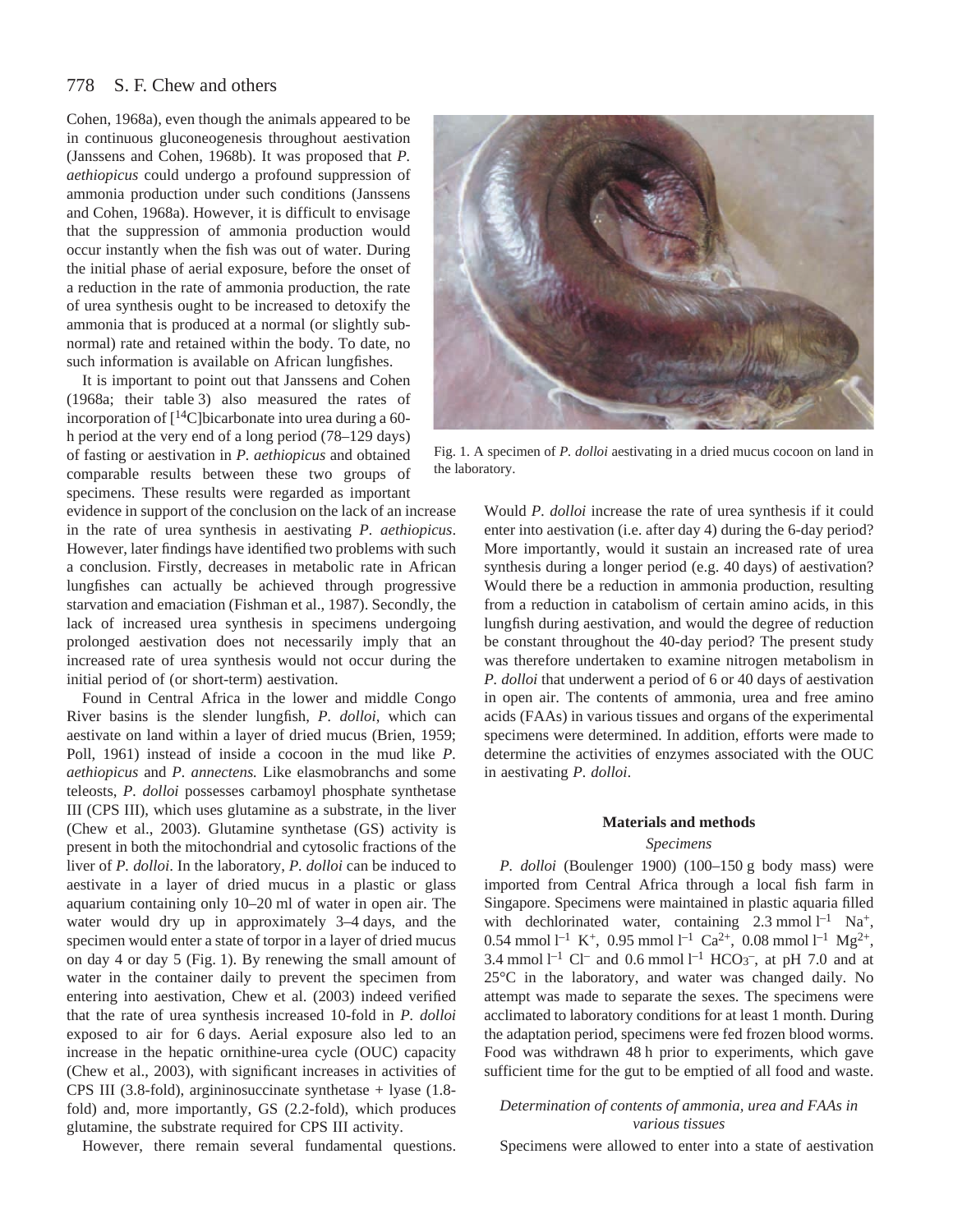individually in plastic tanks (29 cm×19 cm×17.5 cm, length  $\times$ width  $\times$  height) containing a thin film of 10 ml dechlorinated tap water. For those that were allowed to aestivate for 40 days, 1–2 ml of water was sprayed on the surface of the brown cocoon covering the body surface every 6 days. A preliminary experiment indicated that this was essential to reduce the rate of dehydration of the specimens in laboratory conditions (humidity, ~80%), which are likely to be drier than the natural habitat of *P. dolloi*. Another group of fish was placed in dechlorinated tap water at 25°C for the same period of time  $(i.e. 6 or 40 days)$  to serve as controls to evaluate the effects of fasting alone. At the end of 6 or 40 days, specimens were killed with a strong blow to the head.

The lateral muscle, liver, gut and brain were quickly excised. No attempt was made to separate the red and white muscle. The excised tissues and organs were immediately freezeclamped in liquid nitrogen with pre-cooled tongs. Frozen samples were kept at  $-80^{\circ}$ C until analysed.

It was essential to show that any change in the contents of ammonia, urea or FAAs in the tissues was not a result of a loss of water due to dehydration. Since the muscle comprises the bulk of the body, an attempt was made to determine the water content of muscle samples by estimating the difference in wet mass and dry mass. The wet mass of the muscle was determined to the nearest milligram using a Sartorius analytical balance. The dry mass was determined after the muscle had been dried in an oven at 90 $\degree$ C for ≥24 h until it reached constant mass.

The frozen samples were weighed, ground to a powder in liquid nitrogen and homogenized three times in five volumes (w/v) of 6% trichloroacetic acid (TCA) at 24 000 revs  $min^{-1}$ for 20 s each using an Ultra-Turrax homogenizer, with intervals of 10 s between each homogenization. The homogenate was centrifuged at 10 000  $g$  at 4 $\degree$ C for 15 min, and the supernatant obtained was kept at –80°C until analysed.

For ammonia analysis, the pH of the deproteinized sample was adjusted to between 5.5 and 6.0 with 2 mol  $l^{-1}$  KHCO<sub>3</sub>. The ammonia content was determined using the method of Bergmeyer and Beutler (1985). The change in absorbance at 25°C and 340 nm was monitored using a Shimadzu UV-160A spectrophotometer. Freshly prepared NH4Cl solution was used as the standard for comparison.

Urea contents in  $0.2$  ml of the neutralised sample were analyzed colorimetrically according to the method of Anderson and Little (1986), as modified by Jow et al. (1999). The difference in absorbance obtained from the sample in the presence and absence of urease (#U7127; Sigma Chemical Co., St Louis, MO, USA) was used for the estimation of urea content in the sample. Urea obtained from Sigma Chemical Co. was used as a standard for comparison. Results were expressed as  $\mu$ mol g<sup>-1</sup> wet mass tissue.

For FAA analysis in muscle, liver and brain samples, the supernatant obtained was adjusted to pH 2.2 with  $4 \text{ mol } l^{-1}$ lithium hydroxide and diluted appropriately with  $0.2$  mol  $l^{-1}$ lithium citrate buffer (pH 2.2). FAAs were analyzed using a Shimadzu LC-6A amino acid analysis system (Kyoto, Japan)

with a Shim-pack ISC-07/S1504 Li-type column. Results for FAA analyses were expressed as  $\mu$ molg<sup>-1</sup> wet mass or  $\mu$ mol ml<sup>-1</sup> plasma.

# *Determination of activities of OUC enzymes from the liver of experimental specimens*

The liver was homogenized in five volumes  $(w/v)$  of icecold extraction buffer containing 50 mmol  $l^{-1}$  Hepes (pH 7.6), 50 mmol<sup>1-1</sup> KCl and 0.5 mmol<sup>1-1</sup> EDTA. The homogenate was sonicated three times for  $20 s$  each, with a  $10 s$  break between each sonication. The sonicated sample was centrifuged at  $10\ 000\ g$  and  $4^{\circ}$ C for 15 min. After centrifugation, the supernatant was passed through a Bio-Rad P-6DG column (Bio-Rad Laboratories; Hercules, CA, USA) equilibrated with the extraction buffer without EDTA. The filtrate obtained was used directly for enzyme assay. Preliminary results indicated that CPS III activity was present only in the liver of *P. dolloi*.

CPS (E.C. 2.7.2.5) activity was determined according to the method of Anderson and Walsh (1995). Radioactivity was measured using a Wallac 1414 liquid scintillation counter (Wallac Oy, Turku, Finland). CPS activity was expressed as µmol  $[$ <sup>14</sup>C]urea formed min<sup>-1</sup> g<sup>-1</sup> wet mass.

Ornithine transcarbamoylase (OTC; E.C. 2.1.3.3) activity was determined by combining the methods of Anderson and Walsh (1995) and Xiong and Anderson (1989). Absorbance was measured at 466 nm using a Shimadzu UV 160 UV VIS recording spectrophotometer. OTC activity was expressed as µmol citrulline formed min<sup>-1</sup>  $g^{-1}$  wet mass.

Argininosuccinate synthetase (ASS; E.C. 6.3.4.5) and lyase (L; E.C. 4.3.2.1) activities were determined together  $(ASS +$ L), assuming that both were present, by measuring the formation of  $[14C]$ fumarate from  $[14C]$ aspartate using the method of Cao et al. (1991). Radioactivity was measured using a Wallac 1414 liquid scintillation counter . The  $ASS + L$ activity was expressed as  $\mu$ mol  $[14C]$  fumarate formed  $\min^{-1} g^{-1}$  wet mass.

Arginase (E.C. 3.5.3.1) was assayed as described by Felskie et al. (1998). Urea was determined as described above. Arginase activity was expressed as µmol urea formed  $\min^{-1} g^{-1}$  wet mass.

Glutamine synthetase (GS; E.C. 6.3.1.2) activity was measured according to the method described by Shankar and Anderson (1985). The formation of γ-glutamylhydroxymate was determined at 500 nm using a Shimadzu UV 160 UV VIS recording spectrophotometer. GS activity was expressed as μmol γ-glutamylhydroxymate formed min<sup>-1</sup> g<sup>-1</sup> wet mass.

# *Determination of ammonia and urea excretion rates of specimens*

After  $48 h$  of fasting, specimens  $(N=5)$  were kept individually in a plastic tank  $(20.5 \text{ cm} \times 14.5 \text{ cm} \times 6 \text{ cm}$ , length  $\times$  width  $\times$  height) containing 2 litres of water at 25 $\degree$ C for 24 h (regarded as day 0 control). Preliminary experiments on the analysis of ammonia and urea in the water sampled at 6 h and 24 h showed that the ammonia and urea excretion rates were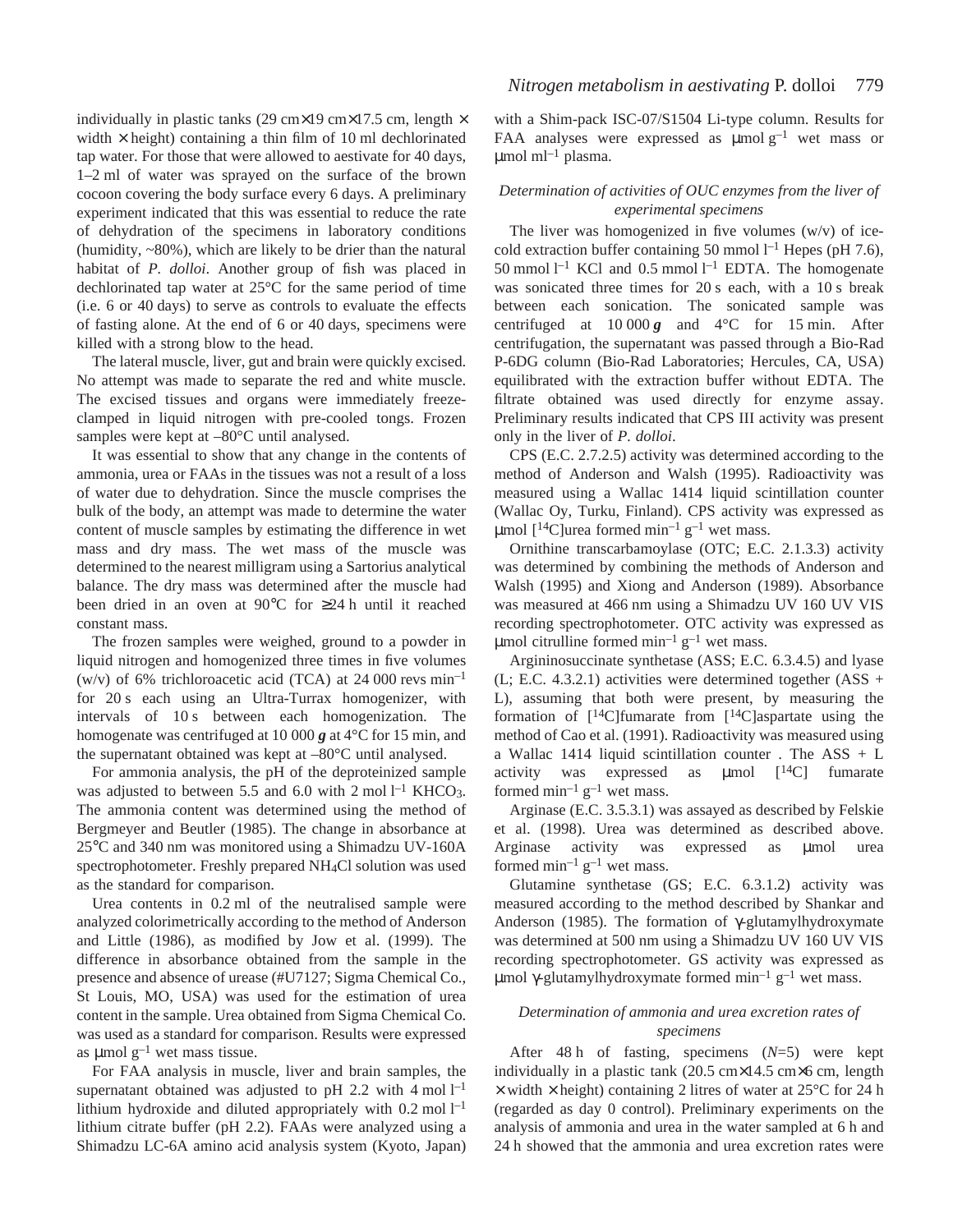linear up to at least 24 h. Thus, 3 ml of water was sampled for ammonia and urea analysis after 24 h of exposure. The same individuals were then kept in plastic tanks containing 10 ml of water, i.e. experimental conditions that would induce aestivation (see above). At the end of day 3, only a very small amount of water was left. In order to find out the amounts of ammonia and urea excreted during this period before the onset of aestivation, a small volume of water was sprayed on the fish and the side of the tank. The water was then collected, made up to a known volume and used for ammonia and urea analyses. Ammonia and urea in water samples were determined according to the methods of Jow et al. (1999).

A preliminary study was performed to demonstrate that the rates of ammonia and urea excretion were not affected by bacterial actions. Small volumes (200 ml; *N*=4) of the external medium in which the control fish had been exposed for 24 h were set aside at 25°C. Water samples were collected 24 h later. The concentrations of ammonia and urea before and after this 24-h period of incubation were compared and were confirmed not to be significantly different from each other.

#### *Statistical analyses*

Results were presented as means ± S.E.M. Student's *t*-test and one-way analysis of variance (ANOVA) followed by Student–Neuman–Keul's multiple range test were used to evaluate differences between means where applicable. Differences were regarded as statistically significant at *P*<0.05.

#### **Results**

### *Effects of aestivation on the water content of the muscle*

The water content in one gram of muscle of *P. dolloi* after aestivating for 6 days was  $0.813\pm0.012$  g ( $N=6$ ), which was not significantly different from controls kept in water for the same period of time  $(0.818\pm0.010 \text{ g})$ . Similarly, the water content in the muscle of the 40-day aestivating lungfish  $(0.788 \pm 0.015$  g) was not different from that of the controls fasted for 40 days  $(0.811\pm0.010)$ g).

#### *Effects of aestivation on ammonia levels*

There were no significant increases in ammonia content in the muscle, liver, gut or brain of *P. dolloi* after 6 days of aestivation compared with the control fasted for 6 days (Fig. 2). Surprisingly, ammonia levels in the muscle, liver and gut of specimens aestivated for 40 days were significantly lower than those of the 40-days fasted controls (Fig. 2). The specimens kept in water but fasted for 40 days had significantly higher ammonia levels in their liver, gut and brain compared with those fasted for 6 days only.

### *Effects of aestivation on urea levels*

Urea contents in the muscle, liver, gut and brain of specimens aestivated for 6 days were 4.1-, 4.3-, 5.5- and 6.4fold greater than the corresponding value of specimens fasted for the same period in water (Fig. 3). After aestivating for 40 days, the urea contents in the muscle, liver, gut and brain



Fig. 2. Ammonia contents ( $\mu$ mol g<sup>-1</sup>) in the muscle, liver, brain and gut of *P. dolloi* after aestivating for 6 days or 40 days. Values are means + S.E.M. \*Significantly different from the corresponding control (*P*<0.05). †Significantly different from the 6-day control (*P*<0.05).

increased by 9.5-, 11.3-, 10.9- and 9.9-fold when compared with the corresponding values of specimens kept in water and fasted for 40 days. Again, the specimens fasted for 40 days had significantly higher levels of urea in their tissues than those fasted for 6 days only (Fig. 3).

# *Effects of aestivation on FAA levels*

The content of total FAA (TFAA) remained unchanged in the muscle of *P. dolloi* aestivated for 6 or 40 days (Table 1). There was only a significant increase in isoleucine content in the muscle of specimens aestivated for 6 days. On the other hand, fish aestivated for 40 days showed significant increases in alanine, aspartate and glutamate levels in the muscle. By contrast, there was a significant decrease in the TFAA content in the livers of specimens that underwent 40 days of aestivation (Table 2), which was attributed mainly to decreases in contents of proline and glutamate. The arginine content in the liver of *P. dolloi* aestivated for 6 days was significantly higher than that of the control fasted for 6 days (Table 2). However, the hepatic arginine content became undetectable on day 40 of fasting or aestivation (Table 2). In addition, there was a significant decrease in the arginine content in the muscle of these specimens (Table 1). In the brain, there was a significantly higher TFAA content in specimens aestivated for 40 days, which was attributed mainly to an increase in glutamine (Table 3). Forty days of aestivation also led to a 57% decrease in the content of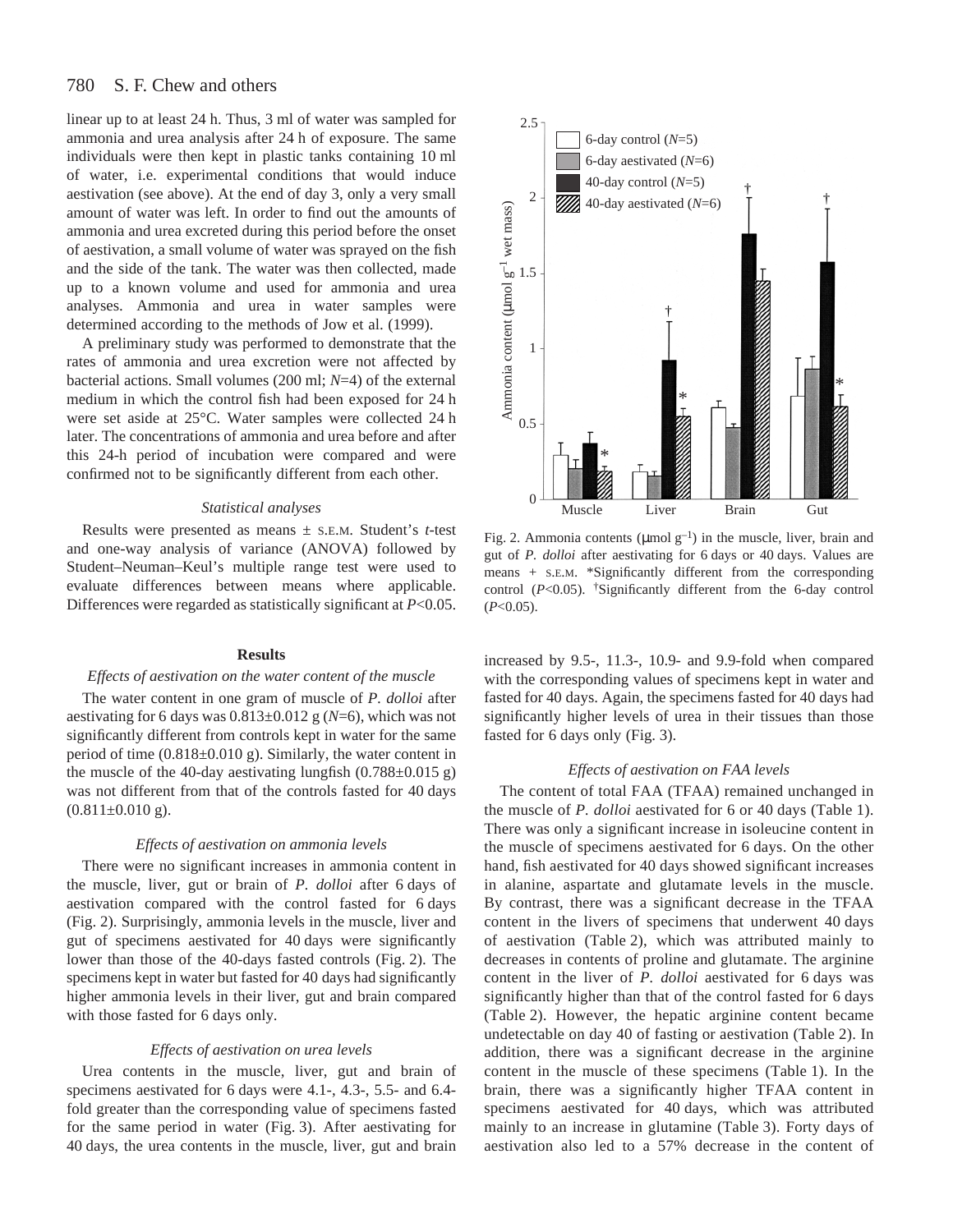

Fig. 3. Urea contents ( $\mu$ mol g<sup>-1</sup>) in the muscle, liver, brain and gut of *P. dolloi* after aestivating for 6 days or 40 days. Values are means + S.E.M. \*Significantly different from the corresponding control (*P*<0.05). †Significantly different from the 6-day control (*P*<0.05).

tryptophan in the brain compared with the 40-day fasted control (Table 3).

#### *Effects of aestivation on OUC cycle enzymes*

The activities of OUC enzymes, inclusive of CPS III, in the liver of *P. dolloi* were unaffected by 6 days of aestivation or 40 days of fasting in water (Table 4). There was a significant increase in hepatic GS activity in specimens aestivated for 6·days. Forty days of aestivation led to significant increases in the activities of GS, CPS III, OTC and  $ASS + L$  (Table 4).

### *Rates of ammonia and urea excretion*

The rates of ammonia and urea excretion in specimens (*N*=5) kept in water at day 0 were  $6.35\pm0.87$  µmol day<sup>-1</sup> g<sup>-1</sup> fish and  $0.25\pm0.03$  µmol day<sup>-1</sup> g<sup>-1</sup> fish, respectively. The averaged rates of ammonia and urea excretion in the first 3 days of the aestivation period were  $0.70\pm0.11$  µmol day<sup>-1</sup> g<sup>-1</sup> fish and  $0.21\pm0.02$  µmol day<sup>-1</sup> g<sup>-1</sup> fish, respectively.

# **Discussion**

# *Ammonia levels in tissues remained unchanged after aestivation for 6 or 40 days*

Apparently, *P. dolloi* was able to excrete some ammonia and urea, albeit at much lower rates, during the first few days (up to day 4) of the experimental period before the water in the container totally dried up. Aestivation usually occurred on day

# *Nitrogen metabolism in aestivating* P. dolloi 781

4 or day 5 with the formation of a dark brown cocoon that enclosed the whole specimen. By day 5, the container was absolutely dry and it was unlikely that ammonia or urea excretion would have occurred. *P. dolloi* was incapable of volatilising NH3 during aestivation (S. F. Chew and Y. K. Ip, unpublished results). Yet, there were no significant increases in ammonia content in the muscle, liver, brain and gut of *P. dolloi* after 6 days of aestivation. More intriguing is the fact that the ammonia contents in the muscle, liver and gut of specimens aestivated for 40 days were significantly lower than those of the 40-days fasted control kept in water. It is important to note that these observable changes were unrelated to dehydration because 40 days of aestivation or fasting had no significant effect on the water content in the muscle of *P. dolloi*.

Fasting for 40 days led to significantly higher levels of ammonia in various tissues and organs of *P. dolloi*. This is probably due to the mobilization of protein and amino acids to sustain energy production during fasting, which led to an increase in the rate of ammonia production. However, the interesting observation here is that ammonia accumulation occurred in these fasted animals despite their being kept in water. When NH4Cl was infused peritoneally into *P. dolloi*, >80% of the infused ammonia could be excreted to the external medium within the first 4 h, which indicates that *P. dolloi* has high capacity in ammonia excretion  $(Y, K, I_p)$  and S. F. Chew, unpublished results), despite its gills being degenerate (Graham, 1997). Therefore, it would appear that *P. dolloi* was regulating the rate of ammonia (and urea) excretion during fasting with the aim of retaining it. Since fasting had been proposed as one of the initiating factors of aestivation (Fishman et al., 1987), it is possible that an initial accumulation of ammonia, leading to subsequent urea synthesis and its accumulation (see below), is essential for initiating those changes.

Compared with the controls fasted for 40 days, there were significant decreases in concentrations of ammonia in the muscle, liver and gut of specimens aestivated for 40 days. These results suggest that a decrease in the rate of ammonia production had occurred in specimens undergoing aestivation, especially considering the fact that ammonia excretion would have been completely impeded for 36 days.

# P. dolloi *detoxified endogenous ammonia to urea with increased rates of urea synthesis during aestivation*

It has been suggested that the capacity to synthesize urea during periods of restricted water availability, as demonstrated by African lungfishes, would have pre-adapted the early vertebrates for their transition to the land (Campbell, 1973; Graham, 1997). Indeed, *P. dolloi* detoxified ammonia to urea during 40 days of aestivation on land, and the excess urea formed was mainly stored in the body. Urea excretion would not have occurred during aestivation due to a lack of water. Consequently, the accumulated urea could fulfil a secondary function of facilitating water retention through a reduction in vapour pressure, since aestivation prescribes desiccation.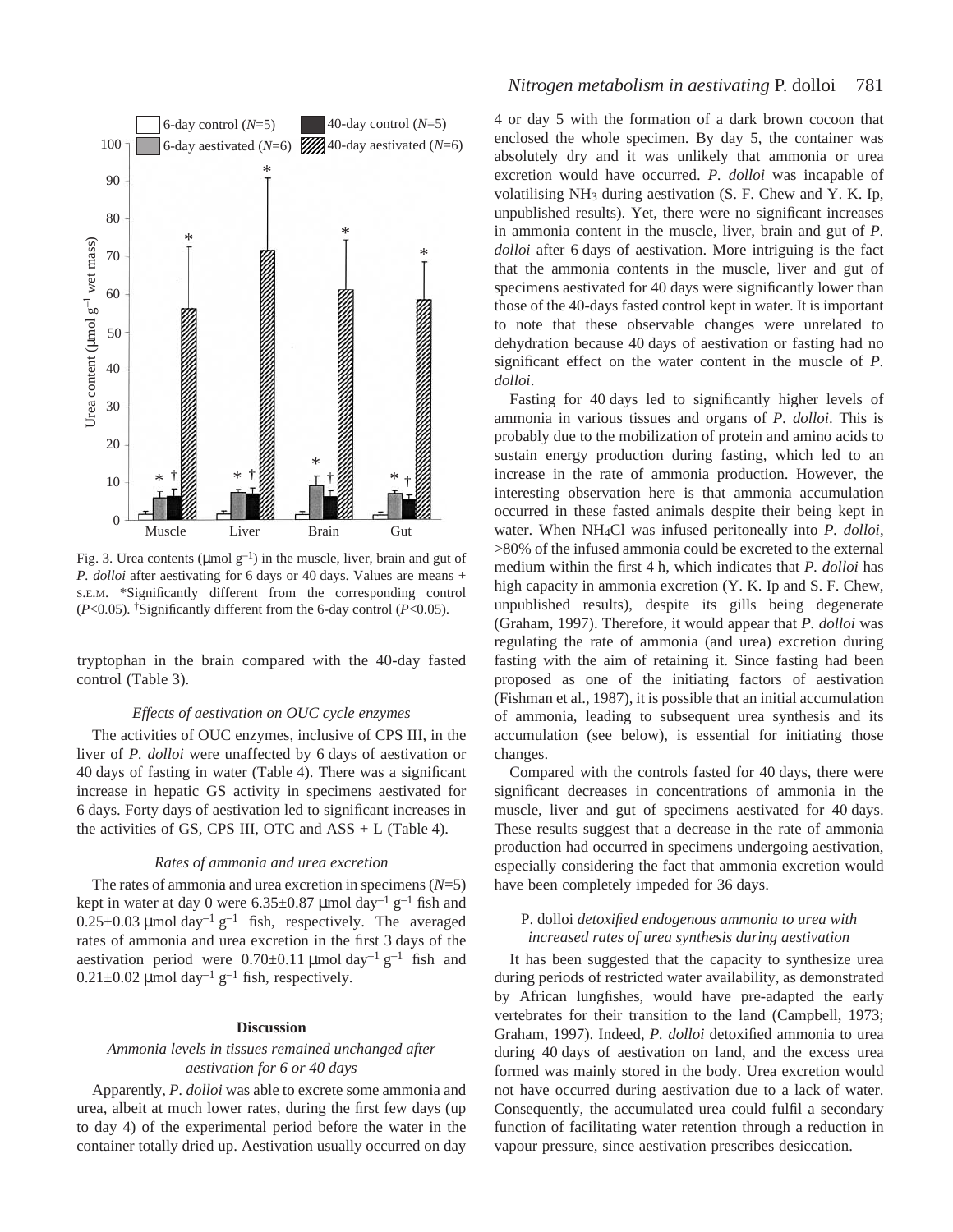|                  | Content (µmol $g^{-1}$ wet mass) |                       |                               |                        |  |
|------------------|----------------------------------|-----------------------|-------------------------------|------------------------|--|
| <b>FAA</b>       | 6 days in water<br>(control)     | 6 days<br>aestivation | 40 days in water<br>(control) | 40 days<br>aestivation |  |
| Alanine          | $0.167 \pm 0.029$                | $0.237 \pm 0.047$     | $0.232 \pm 0.040$             | $0.437 \pm 0.090*$     |  |
| Anserine         | $4.87 \pm 1.90$                  | $4.71 \pm 0.98$       | $2.51 \pm 1.11$               | $4.06 \pm 1.37$        |  |
| Arginine         | $2.40 \pm 0.52$                  | $4.75 \pm 0.50$       | $3.91 \pm 1.05$               | $0.766 \pm 0.156*$     |  |
| Aspartate        | $0.075 \pm 0.018$                | $0.154 \pm 0.021$     | $0.094 \pm 0.010$             | $0.377 \pm 0.087*$     |  |
| $\beta$ -alanine | $0.055 \pm 0.003$                | $0.049 \pm 0.0045$    | $0.065 \pm 0.013$             | $0.042 \pm 0.006$      |  |
| Carnosine        | $0.118 \pm 0.018$                | $0.117 \pm 0.012$     | $0.167 \pm 0.028$             | $0.177 \pm 0.044$      |  |
| Glutamate        | $0.144 \pm 0.030$                | $0.240 \pm 0.033$     | $0.166 \pm 0.035$             | $0.887 \pm 0.137*$     |  |
| Glutamine        | $0.268 \pm 0.049$                | $0.383 \pm 0.063$     | $0.256 \pm 0.050$             | $0.345 \pm 0.038$      |  |
| Glycine          | $0.662 \pm 0.459$                | $0.411 \pm 0.100$     | $0.234 \pm 0.028$             | $0.233 \pm 0.066$      |  |
| Isoleucine       | $0.058 \pm 0.020$                | $0.109 \pm 0.007*$    | N.D.                          | $0.073 \pm 0.015$      |  |
| Leucine          | $0.103 \pm 0.027$                | $0.201 \pm 0.019$     | $0.117 \pm 0.011$             | $0.186 \pm 0.035$      |  |
| Lysine           | $0.705 \pm 0.187$                | $1.06 \pm 0.13$       | $1.10 \pm 0.36$               | $0.208 \pm 0.089$      |  |
| Proline          | $0.907 \pm 0.137$                | $1.18 \pm 0.16$       | $1.64 \pm 0.19$               | $2.32 \pm 0.45$        |  |
| Serine           | $0.139 \pm 0.012$                | $0.155 \pm 0.013$     | $0.240 \pm 0.027$             | $0.206 \pm 0.054$      |  |
| Taurine          | $0.419 \pm 0.051$                | $0.248 \pm 0.033$     | $0.361 \pm 0.048$             | $0.287 \pm 0.045$      |  |
| Threonine        | $0.174 \pm 0.019$                | $0.150 \pm 0.027$     | $0.154 \pm 0.016$             | $0.201 \pm 0.046$      |  |
| Tryptophan       | $0.092 \pm 0.004$                | $0.104 \pm 0.008$     | $0.136 \pm 0.045$             | $0.039 \pm 0.012$      |  |
| Valine           | $0.042 \pm 0.034$                | $0.050 \pm 0.041$     | $0.176 \pm 0.015$             | $0.135 \pm 0.050$      |  |
| <b>TFAA</b>      | $11.4 \pm 3.0$                   | $14.3 \pm 0.7$        | $11.6 \pm 0.6$                | $11.1 \pm 0.6$         |  |

Table 1. *Effects of 6 or 40 days of aestivation on the contents of various free amino acids (FAAs) and total free amino acids (TFAA) in the muscle of* P. dolloi

 $present$  means  $\pm$  S.E.M. ( $N=4$ ).

\*Significantly different from the corresponding control condition (*P*<0.05).

N.D., not detectable (detection limit=0.001  $\mu$ mol g<sup>-1</sup> wet mass).

Fasting also led to significant increases in the urea content in the body of *P. dolloi*. As mentioned above, this could be due to an increase in the degradation of protein, leading to increased ammonia production. However, why was urea retained in the body instead of being excreted despite the fish being immersed in water? For a long time, it was accepted that urea permeates biomembranes by diffusion. To date, five urea transporters have been identified, which aid in urea transport across biomembranes (Sands et al., 1997). It is uncertain if urea transporters exist in *P. dolloi*, but our results suggest that increased urea production was not accompanied immediately by an upregulation of urea transport when the fish was fasted in water. Alternatively, these results may suggest a physiological role of urea in initiating and/or perpetuating aestivation in *P. dolloi*, because fasting is known to affect the metabolic, circulatory and respiratory changes in ways similar to aestivation in African lungfishes (Fishman et al., 1987).

In a submerged specimen, the steady-state level of urea in the body is maintained through a balance of urea production and urea loss (through excretion). Therefore, it can be deduced that the rate of urea synthesis in a submerged *P. dolloi* (day 0 control) was  $0.25 \mu$ mol day<sup>-1</sup> g<sup>-1</sup>. The amount of urea synthesized in a 100 g specimen during the 6-day period of aestivation is equal to the summation of urea excreted in the first 3 days and the urea stored in the body. The amount excreted was equal to 0.2  $\mu$ mol×3 days×100 g=60  $\mu$ mol. The excess amount of urea accumulated in the body of a 100 g

specimen, which consists of  $55 g$  muscle,  $2 g$  liver,  $0.3 g$ brain and  $3g$  gut, can be calculated (from Fig. 3) as  $[(6.43-1.58)\,\mu\text{mol}\times55\,\text{g}+(7.33-1.71)\,\mu\text{mol}\times2\,\text{g}+(8.99-1.40)$  $\mu$ mol×0.3 g+(7.39–1.34)  $\mu$ mol×3 g], or 298.91  $\mu$ mol. This is equivalent to an averaged urea synthesis rate of (60+298.91)  $\mu$ mol/(100 g×6 days) or 0.598  $\mu$ mol day<sup>-1</sup> g<sup>-1</sup> during this 6-day period, which is 2.39-fold greater than the value of 0.25  $\mu$ mol day<sup>-1</sup> g<sup>-1</sup> of the day 0 control in water. Chew et al. (2003) estimated the averaged urea synthesis rate for *P. dolloi* exposed to air for 6 days without undergoing aestivation as 2.21  $\mu$ mol day<sup>-1</sup> g<sup>-1</sup>. They concluded that the rate of urea synthesis was upregulated 8.8-fold in order to detoxify the endogenous ammonia that could not be excreted as NH3 during aerial exposure. The differences in results obtained in these two studies suggest that endogenous ammonia production was suppressed to a much greater extent when *P. dolloi* progressively entered the state of aestivation (especially on days 4–6) but there was still a substantial increase in the rate of urea synthesis. The latter was apparently necessary to maintain the ammonia contents in the body at low levels.

Janssens and Cohen (1968b) induced *P. aethiopicus* to aestivate for 78–129 days (but the exact duration was not given) in the laboratory. They reported that the rate of urea synthesis and the activity of OUC enzymes in these experimental specimens were comparable with those of the fasted control. Since then, it has been generally accepted that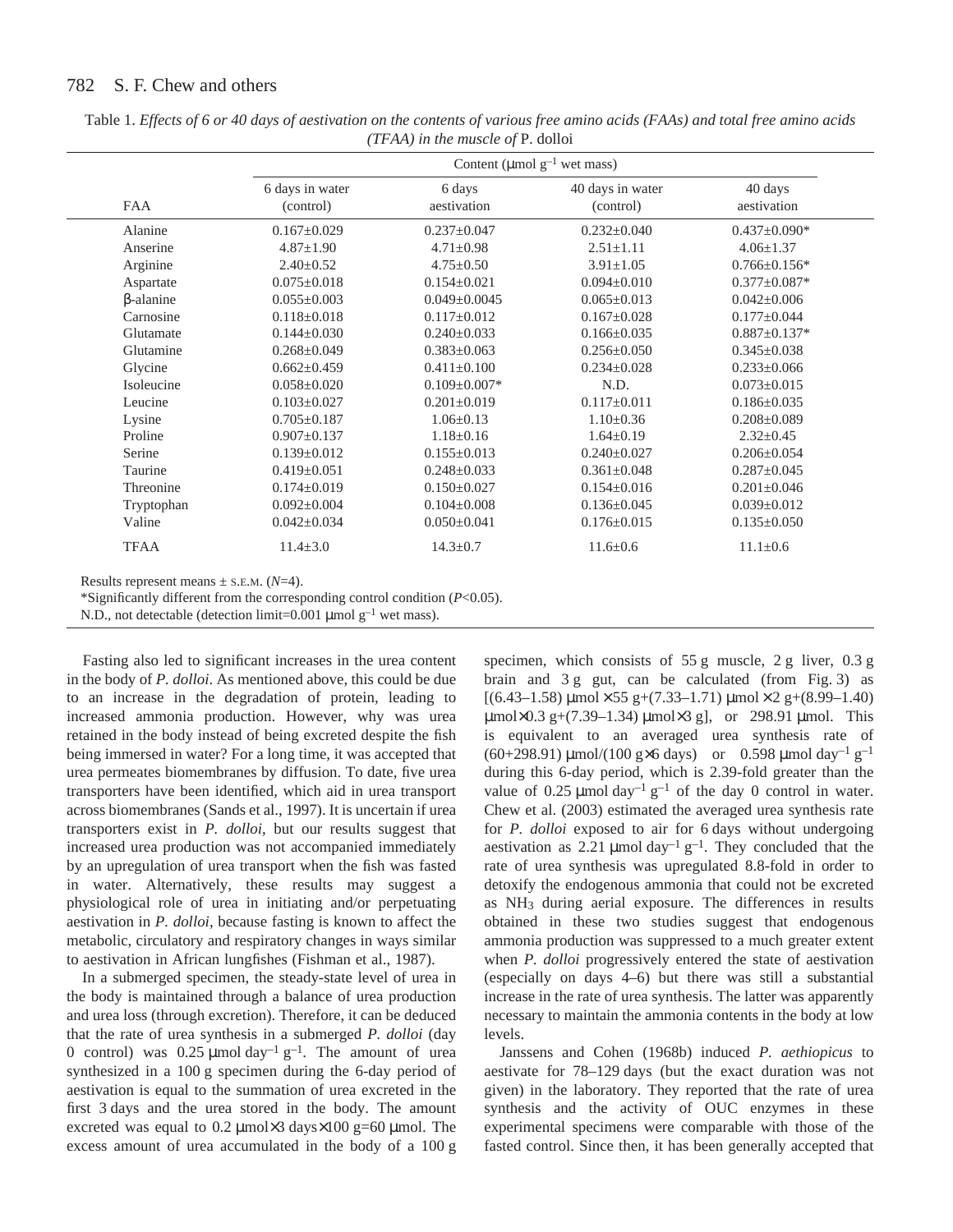|                  | Content ( $\mu$ mol g <sup>-1</sup> wet mass) |                       |                                |                        |
|------------------|-----------------------------------------------|-----------------------|--------------------------------|------------------------|
| <b>FAA</b>       | 6 days in water<br>(control)                  | 6 days<br>aestivation | 40 days in water<br>(control)  | 40 days<br>aestivation |
| Alanine          | $0.215 \pm 0.056$                             | $0.232 \pm 0.079$     | $0.148 \pm 0.012$              | $0.280 \pm 0.093$      |
| Anserine         | $0.040 \pm 0.022$                             | $0.015 \pm 0.005$     | $0.011 \pm 0.005$              | $0.010\pm0.003$        |
| Arginine         | $0.058 \pm 0.021$                             | $0.166 \pm 0.040*$    | N.D.                           | N.D.                   |
| Asparagine       | $0.055 \pm 0.008$                             | $0.086 \pm 0.031$     | $0.038 \pm 0.005$              | $0.047 \pm 0.009$      |
| Aspartate        | $0.728 \pm 0.119$                             | $1.15 \pm 0.44$       | $0.636 \pm 0.208$              | $0.627 \pm 0.115$      |
| $\beta$ -alanine | $0.034 \pm 0.005$                             | $0.032 \pm 0.012$     | $0.033 \pm 0.006$              | $0.012 \pm 0.001$      |
| Carnosine        | $0.175 \pm 0.011$                             | $0.207 \pm 0.020$     | $0.135 \pm 0.007$ <sup>†</sup> | $0.201 \pm 0.010*$     |
| Glutamate        | $2.75 \pm 0.37$                               | $2.01 \pm 0.32$       | $1.80 \pm 0.30$                | $1.07 \pm 0.12*$       |
| Glutamine        | $0.461 \pm 0.184$                             | $0.194 \pm 0.071$     | $0.089 \pm 0.008$              | $0.068 \pm 0.022$      |
| Glycine          | $0.348 \pm 0.038$                             | $0.373 \pm 0.052$     | $0.278 \pm 0.040$              | $0.405 \pm 0.040$      |
| Isoleucine       | $0.043 \pm 0.003$                             | $0.045 \pm 0.003$     | $0.041 \pm 0.006$              | $0.029 \pm 0.004$      |
| Leucine          | $0.116 \pm 0.012$                             | $0.170 \pm 0.044$     | $0.141 \pm 0.035$              | $0.121 \pm 0.021$      |
| Lysine           | $0.158 \pm 0.039$                             | $0.117 \pm 0.045$     | $0.043 \pm 0.013$              | $0.059 \pm 0.009$      |
| Proline          | $5.22 \pm 1.03$                               | $4.17 \pm 0.42$       | $6.67 \pm 0.90$                | $3.38 \pm 0.38^*$      |
| Serine           | $0.174 \pm 0.019$                             | $0.282 \pm 0.061$     | $0.152 \pm 0.025$              | $0.253 \pm 0.038$      |
| Taurine          | $0.614 \pm 0.144$                             | $0.606 \pm 0.076$     | $0.710 \pm 0.209$              | $1.73 \pm 0.38*$       |
| Threonine        | $0.323 \pm 0.066$                             | $0.128 \pm 0.017*$    | $0.094 \pm 0.015^{\dagger}$    | $0.139 \pm 0.024$      |
| Tryptophan       | $0.105 \pm 0.025$                             | $0.108 \pm 0.049$     | $0.135 \pm 0.038$              | $0.035 \pm 0.008$      |
| Valine           | $0.035 \pm 0.018$                             | $0.078 \pm 0.007$     | $0.085 \pm 0.007$              | $0.064 \pm 0.022$      |
| <b>TFAA</b>      | $11.7 \pm 1.6$                                | $10.2 \pm 0.5$        | $11.2 \pm 0.8$                 | $8.53 \pm 0.42*$       |

Table 2. *Effects of 6 or 40 days of aestivation on the contents of various free amino acids (FAAs) and total free amino acids (TFAA) in the liver of* P. dolloi

Results represent means  $\pm$  s.E.M. ( $N=4$ ).

\*Significantly different from the corresponding control condition (*P*<0.05).

<sup> $\dagger$ </sup>Significantly different from the corresponding 6 days in water condition ( $P$ <0.05).

N.D., not detectable (detection limit=0.001  $\mu$ mol g<sup>-1</sup> wet mass).

the accumulation of urea in African lungfishes during aestivation does not involve an increased rate of urea synthesis (Graham, 1997). In the present study, we have verified that this is not the case for *P. dolloi* during the first 6 days of aestivation on land nor is it the case for specimens aestivated on land for a 40-day period.

For specimens of *P. dolloi* that underwent aestivation for 40 days, the urea contents in the muscle, liver, brain and gut increased 9.48-, 11.3-, 9.96- and 10.89-fold, respectively, compared with fasted controls. The excess urea accumulated between day 6 and day 40 (a total of 34 days) of aestivation in a 100 g fish amounted to  $[(60.9-6.43)\,\mu\text{mol}\times55\,\text{g}]+$  $[(77–7.33) \mu \text{mol} \times 2 \text{ g}]+[(61.1–8.99) \mu \text{mol} \times 0.3 \text{ g}]+[(58.3–7.39)$  $\mu$ mol $\times$ 3 g], or 3303.25  $\mu$ mol. This would give an averaged rate of 3303.25/(100 g $\times$ 34 days) or 0.97 µmol day<sup>-1</sup> g<sup>-1</sup> for urea synthesis during the latter 34 days of aestivation, which is 3.8fold greater than the value of 0.25  $\mu$ mol day<sup>-1</sup> g<sup>-1</sup> for the day 0 control in water, and 1.62-fold greater than the rate  $(0.598 \mu \text{mol day}^{-1} \text{ g}^{-1})$  obtained for specimens aestivated for 6 days only.

It might be argued that results would be different if the experiment for *P. dolloi* was prolonged to 78 days, as Janssens and Cohen (1968a) did for *P. aethiopicus*. However, that does not seem to be the case, because even if we made the assumption that absolutely no urea synthesis took place in the subsequent 38-day period (78–40 days), the averaged rate of urea synthesis for a total period of  $38 \text{ days} + 34 \text{ days}$  (or 72 days) based simply on the urea accumulated by day 40 can be calculated as  $3303.25 \mu \text{mol}/(100 \text{ g} \times 72 \text{ days})$ , or 0.46 µmol day<sup>-1</sup> g<sup>-1</sup>. This is still 1.8-fold greater than the day 0 control value (0.25  $\mu$ mol day<sup>-1</sup> g<sup>-1</sup>).

# *The OUC capacity for urea synthesis remained unchanged during the first 6·days of aestivation but increased by day 40*

A full complement of OUC enzymes was detected *in vitro* from the liver of *P. dolloi*, suggesting the occurrence of urea synthesis *de novo* in this lungfish. Chew et al. (2003) reported increases in activities of some OUC enzymes, including CPS III, in the liver of *P. dolloi* after 6 days of aerial exposure, which represents the initial phase that the lungfish has to go through before aestivation occurs. The maximal level of CPS III activity determined *in vitro* from the liver of the day 0 control fish was unable to sustain the rate of urea synthesis (2.21  $\mu$ mol day<sup>-1</sup> g<sup>-1</sup>) during these 6 days. By contrast, no induction of CPS activity was observed in *P. dolloi* aestivated for 6 days in this study. The likely reason is that aestivation led to a greater reduction in the rate of ammonia production, which eventually exerted a smaller demand on the OUC and could be adequately handled by the control level of CPS III activity.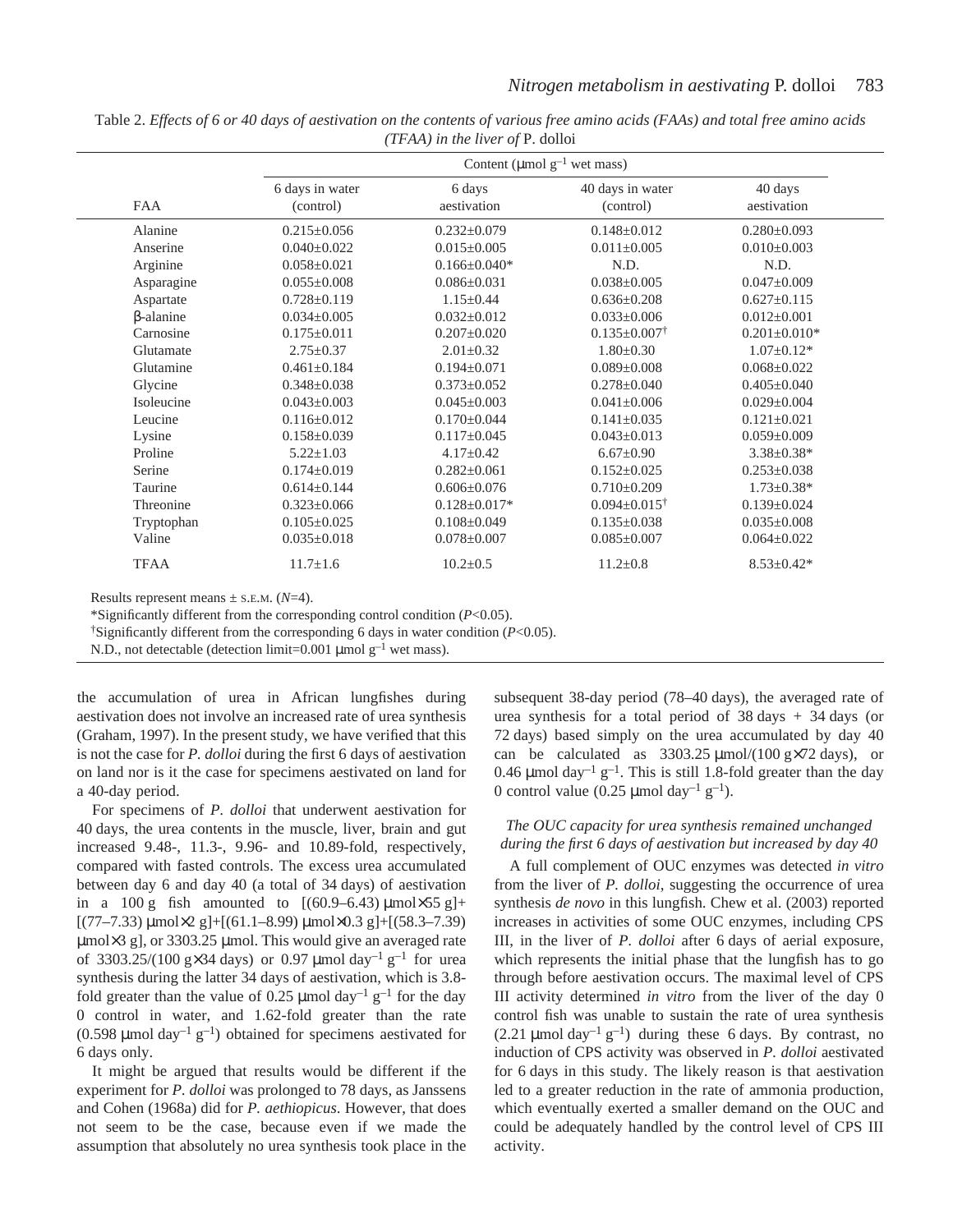|                  | Content (µmol $g^{-1}$ wet mass) |                       |                               |                        |  |
|------------------|----------------------------------|-----------------------|-------------------------------|------------------------|--|
| <b>FAA</b>       | 6 days in water<br>(control)     | 6 days<br>aestivation | 40 days in water<br>(control) | 40 days<br>aestivation |  |
| Alanine          | $0.222 \pm 0.025$                | $0.301 \pm 0.060$     | $0.180 \pm 0.016$             | $0.154 \pm 0.009$      |  |
| Anserine         | $0.755 \pm 0.101$                | $1.57 \pm 0.78$       | $0.598 \pm 0.090$             | $1.00 \pm 0.19$        |  |
| Arginine         | $0.385 \pm 0.020$                | $0.740 \pm 0.243$     | $0.332 \pm 0.024$             | $0.424 \pm 0.053$      |  |
| Asparagine       | N.D.                             | N.D.                  | N.D.                          | N.D.                   |  |
| Aspartate        | $0.670 \pm 0.085$                | $0.891 \pm 0.238$     | $0.555 \pm 0.218$             | $0.696 \pm 0.181$      |  |
| $\beta$ -alanine | $0.038 \pm 0.006$                | $0.033 \pm 0.003$     | $0.035 \pm 0.006$             | $0.029 \pm 0.007$      |  |
| Carnosine        | $0.074 \pm 0.005$                | $0.124 \pm 0.042$     | $0.084 \pm 0.006$             | $0.112 \pm 0.014$      |  |
| Glutamate        | $3.33 \pm 0.37$                  | $3.74 \pm 0.36$       | $3.20 \pm 0.62$               | $3.68 \pm 0.33$        |  |
| Glutamine        | $2.38 \pm 0.18$                  | $3.48 \pm 0.28$ *     | $2.00 \pm 0.33$               | $3.50 \pm 0.25*$       |  |
| Glycine          | $0.685 \pm 0.118$                | $0.680 \pm 0.147$     | $0.402 \pm 0.049$             | $0.743 \pm 0.057$      |  |
| Isoleucine       | $0.017 \pm 0.008$                | $0.043 \pm 0.011$     | $0.016 \pm 0.007$             | $0.021 \pm 0.003$      |  |
| Leucine          | $0.066 \pm 0.025$                | $0.126 \pm 0.023$     | $0.081 \pm 0.015$             | $0.102 \pm 0.013$      |  |
| Lysine           | $0.050 \pm 0.030$                | $0.153 \pm 0.049$     | $0.056 \pm 0.019$             | $0.174 \pm 0.027$      |  |
| Proline          | $0.883 \pm 0.209$                | $1.82 \pm 0.22*$      | $0.899 \pm 0.081$             | $1.25 \pm 0.05$        |  |
| Serine           | $0.317 \pm 0.024$                | $0.344 \pm 0.076$     | $0.322 \pm 0.065$             | $0.388 \pm 0.037$      |  |
| Taurine          | $0.161 \pm 0.023$                | $0.233 \pm 0.031$     | $0.187 \pm 0.039$             | $0.606 \pm 0.025*$     |  |
| Threonine        | $0.217 \pm 0.030$                | $0.231 \pm 0.048$     | $0.155 \pm 0.038$             | $0.270 \pm 0.021$      |  |
| Tryptophan       | $0.060 \pm 0.011$                | $0.099 \pm 0.010$     | $0.080 \pm 0.012$             | $0.034 \pm 0.005*$     |  |
| Valine           | $0.024 \pm 0.010$                | $0.065 \pm 0.016$     | $0.030 \pm 0.014$             | $0.025 \pm 0.014$      |  |
| <b>TFAA</b>      | $10.3 \pm 0.7$                   | $14.7 \pm 0.6*$       | $9.22 \pm 0.42$               | $13.2 \pm 0.5*$        |  |

Table 3. *Effects of 6 or 40 days of aestivation on the contents of various free amino acids (FAAs) and total free amino acids (TFAA) in the brain of* P. dolloi

Results represent means  $\pm$  s.E.M. ( $N=4$ ).

\*Significantly different from the corresponding control condition (*P*<0.05).

N.D., not detectable (detection limit=0.001  $\mu$ mol  $g^{-1}$  wet mass).

For specimens aestivated for 40 days, the activities of GS, CPS III, OTC and  $ASS + L$  were significantly greater than the 6·days and 40·days fasted control in water. This is in agreement with the above analysis that the rate of urea synthesis in the latter 34 days was greater than in the first 6 days of aestivation.

### P. dolloi *suppressed ammonia production during aestivation*

Since the ammonia and urea excretion rates of *P. dolloi* in water on day 0 were 6.35  $\mu$ mol day<sup>-1</sup> g<sup>-1</sup> and 0.25  $\mu$ mol  $day^{-1}g^{-1}$ , respectively, the total amount of nitrogen excreted theoretically by a 100 g specimen during a 6-day period in water was equal to  $[6.35+(0.25\times2)] \mu$ mol×6 days×100 g, or 4110 µmol N. However, since only 2.1 µmol  $g^{-1}$  and 0.6  $\mu$ mol g<sup>-1</sup> of ammonia and urea, respectively, were excreted in the first 3 days before the external medium completely dried up, the deficit in nitrogen  $(N)$  excretion in a 100 g specimen during this period amounts to  $4110 \mu$ mol –  $[2.1+(0.6\times2)]$  µmol×100 g=3780 µmol. The excess amount of urea accumulated in the body of a 100 g specimen was equal to 298.9 µmol, which is equivalent to 298.9 $\times$ 2, or 597.8 µmol N. The deficit of  $3780-597.8$ , or  $3182.2 \mu$ mol N, indicates that a reduction in the rate of production of endogenous ammonia must have occurred, and this reduction is indeed much greater than that obtained for specimens exposed to air without undergoing aestivation for  $6$  days (1060  $\mu$ mol; Chew et al., 2003). The deficit of 3182.2  $\mu$ mol N corresponds to a reduction of 5.30  $\mu$ mol day<sup>-1</sup> g<sup>-1</sup> in the ammonia production rate, which is equivalent to 77% (5.30×100/6.85) of the rate of ammonia + urea production (6.85 µmol N day<sup>-1</sup> g<sup>-1</sup>) in the day 0 control kept in water.

For the period between 6 and 40 days of aestivation, the reduction in ammonia excretion would theoretically amount to 6.85  $\mu$ mol×34 days×100 g, or 23 290  $\mu$ mol, for a 100 g fish, assuming that the rate of ammonia + urea production remained constant at 6.85 µmol N day<sup>-1</sup> g<sup>-1</sup> as in the day 0 control. However, the excess amount of urea accumulated during these 34 days was only 3303.25  $\mu$ mol, or 6606.5  $\mu$ mol N. The deficit of 23 290–6606.5 µmol N, or 16 683.5 µmol N, in 34 days implies a suppression of 4.91 µmol ammonia day<sup>-1</sup> g<sup>-1</sup> or 72% (4.91×100/6.85). This is in close approximation to the value of 77% obtained for the first 6 days of aestivation, indicating that ammonia production remained reduced during the 40-day period. These results confirm the validity of including the first 3–4 days of aerial exposure in the aestivation period.

# *Reduction in the rate of amino acid catabolism and changes in arginine and tryptophan contents during aestivation*

In specimens aestivated for 40 days, there were significant increases in alanine, aspartate and glutamate content in the muscle. To slow down the build-up of ammonia internally (see above), it was necessary to decrease the rate of amino acid catabolism. The steady-state concentration of amino acids in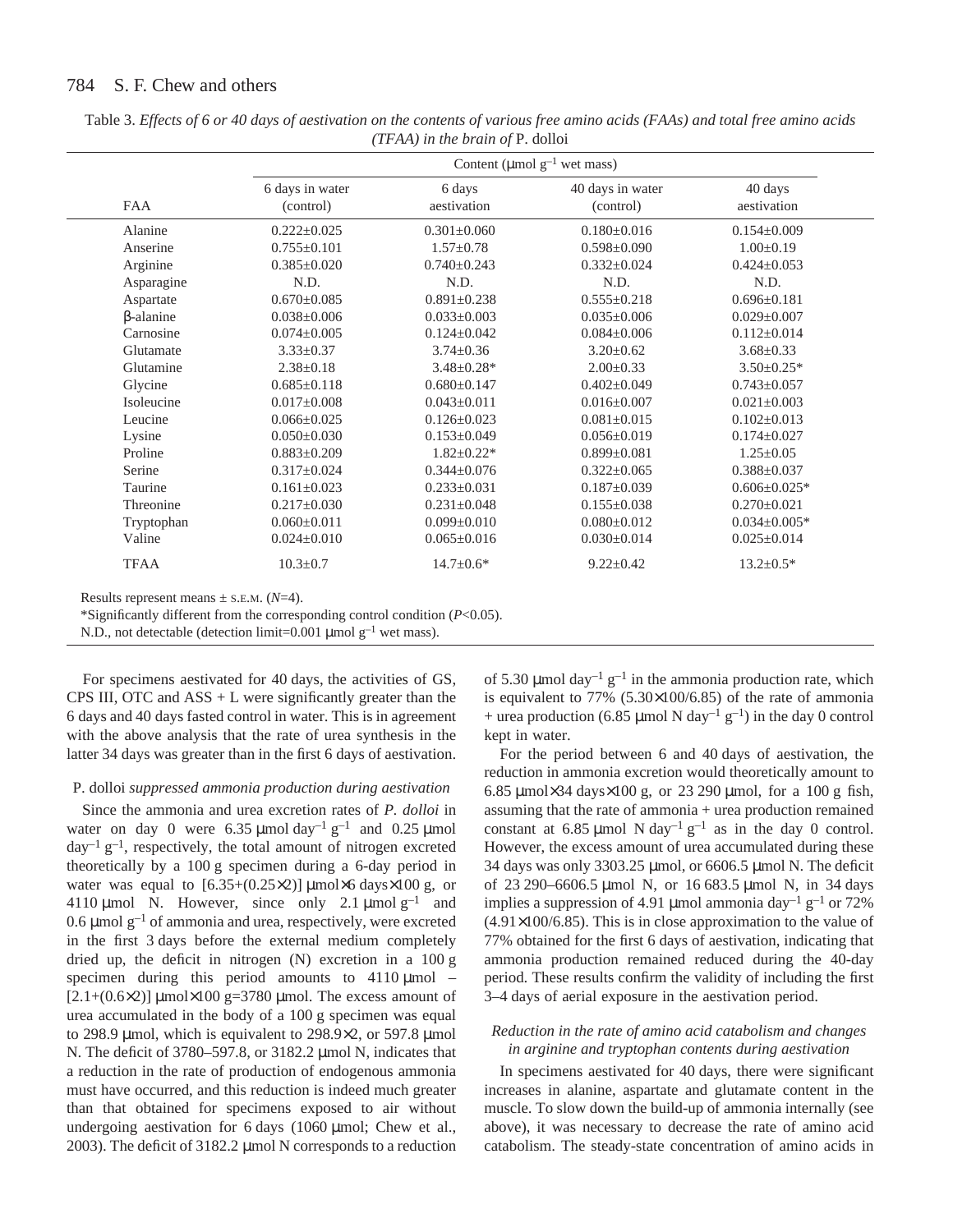|            |                                              | Enzyme activity ( $\mu$ mol min <sup>-1</sup> g <sup>-1</sup> wet mass) |                                |                               |                                      |
|------------|----------------------------------------------|-------------------------------------------------------------------------|--------------------------------|-------------------------------|--------------------------------------|
| Enzymes    | Substrate and effector                       | 6 days in water<br>(control)                                            | 6 days<br>aestivation          | 40 days in water<br>(control) | 40 days<br>aestivation               |
| <b>GS</b>  |                                              | $0.16 + 0.01$                                                           | $3.02+1.19*$                   | $0.19 + 0.02$                 | $0.42 + 0.04*$                       |
| <b>OTC</b> |                                              | $9.86 \pm 1.33$                                                         | $14.3 + 1.2$                   | $9.77+0.87$                   | $16.1 \pm 1.6^*$                     |
| $ASS + L$  |                                              | $0.47+0.07$                                                             | $0.50+0.04$                    | $0.37+0.05$                   | $0.82 + 0.07*$                       |
| Arginase   |                                              | $143 \pm 36$                                                            | $124+10$                       | $73.9 + 11.1$                 | $96.8 \pm 6.1$                       |
| <b>CPS</b> | Glutamine                                    | N.D.                                                                    | $0.006 + 0.003$                | N.D.                          | N.D.                                 |
|            | $Glutamine + AGA$<br>$Glutamine + AGA + UTP$ | $0.28 \pm 0.04$<br>$0.27+0.04$                                          | $0.27 + 0.07$<br>$0.26 + 0.07$ | $0.43+0.07$<br>$0.41 + 0.06$  | $0.78 \pm 0.16*$<br>$0.75 \pm 0.16*$ |

Table 4. *Effects of 6 or 40 days aestivation on the activity of GS, CPS, OTC, ASS + L and arginase in the liver of P. dolloi* 

AGA, *N*-acetyl-L-glutamate; UTP, uridine triphosphate; GS, glutamine synthetase; CPS, carbamoyl phosphate synthetase; OTC, ornithine transcarbamoylase; ASS + L, arginosuccinate synthetase + lyase.

Results represent means  $\pm$  s.E.M. ( $N=4$ ).

\*Significantly different from the corresponding control condition (*P*<0.05).

the tissues depends on the rates of their degradation and production. In the case of the experimental subjects in this study, FAAs would be produced mainly through proteolysis because the specimen was undergoing aestivation (and fasting simultaneously). Hence, these results support the proposition that amino acid catabolism, specifically for alanine, aspartate and glutamate, in the muscle had been suppressed.

In the liver of specimens aestivated for 40 days, there was a significant decrease in the glutamate level. This suggests that glutamate was channelled into glutamine, which acted as a substrate for urea synthesis *via* CPS III. For specimens aestivated for 6 or 40 days, or those fasted for 40 days, increases in urea synthesis and urea accumulation were accompanied by a significant decrease in the glutamine content in the liver. Again, this is in support of the proposition that hepatic CPS III, which utilizes glutamine as a substrate, was involved in urea synthesis in *P. dolloi*.

Arginine is a powerful activator of *N*-acetylglutamate synthetase  $(K_a=5-10 \text{ }\mu\text{mol}\text{ }1^{-1})$ , and it increases the  $V_{\text{max}}$  of the enzyme with no effect on the *K*m value for the substrates (Shigesada and Tatibana, 1978). *N*-acetylglutamate is the product of the reaction catalysed by *N*-acetylglutamate synthetase, and CPS III has an absolute requirement for it (Campbell and Anderson, 1991). The arginine content in the liver of *P. dolloi* aestivated for 6 days was significantly higher than that of the control fasted for 6 days. This is in support of the proposition that urea synthesis rate increased during this period. By contrast, the hepatic arginine content became undetectable on day 40 of fasting or aestivation. Therefore, despite an increase in the OUC capacity in the fish on day 40 of aestivation, hepatic CPS III activity *in vivo* might be activated to a lesser extent after long-term aestivation (i.e.  $\geq 40 \text{ days}$ ). These results are also in agreement with the observations that fasting can initiate physiological and biochemical changes similar to aestivation (Fishman et al., 1987).

Aestivation for 6 or 40 days led to a slight but significant increase in glutamine content in the brain of *P. dolloi*, indicating that a small amount of ammonia was detoxified through glutamine formation. Forty days of aestivation also led to a 57% decrease in the content of tryptophan, which is the amino acid precursor of serotonin (5-hydroxytryptamine), a neurotransmitter in the brain. The rate of serotonin synthesis is normally restricted by tryptophan availability in mammals (Boadle-Biber, 1982). In rainbow trout, increased dietary tryptophan increases brain serotonin levels (Johnston et al., 1990), indicating that the rate of serotonin synthesis can also be dependent upon tryptophan availability in fish. Interestingly, stress has been reported to increase brain tryptophan concentrations in mammals (Neckers and Sze, 1975; Dunn, 1988; Dunn and Welch, 1991). In mice, stress leads to an increase in serotonin release that depletes the existing serotonin stores (Dunn, 1988), and Dunn and Welch (1991) argued that the increase in brain tryptophan concentration during stress could counteract this depletion. From this information, it can be deduced that the decrease in the concentration of tryptophan in the brain of aestivating *P. dolloi* may indicate a decrease in brain serotonin, which can be an important aspect of the aestivation process in African lungfishes.

### *A comparative perspective*

It was reported that there was no change in the rate of urea synthesis in African lungfishes (e.g. *P. aethiopicus*) that aestivate naturally in a subterranean mud cocoon or artificially in nylon bags (Janssens and Cohen, 1968a). Urea synthesis is energy intensive and it is possible that previous observations made on those African lungfishes were related to a limited energy supply in hypoxia during aestivation in mud or in an artificial aestivation apparatus. By contrast, *P. dolloi* aestivates in a thin layer of dried mucus on land, where the  $O_2$  tension is high. It is probably because of this that *P. dolloi* is able to sustain a high rate of urea production throughout the 40 days of aestivation. Our results indicate that *P. dolloi* reduces ammonia production during 40 days of aestivation, but this is not necessarily equivalent to a reduction in metabolic (catabolic and anabolic) rate. Whether *P. dolloi* suppresses its metabolic rate during aestivation awaits future investigation,